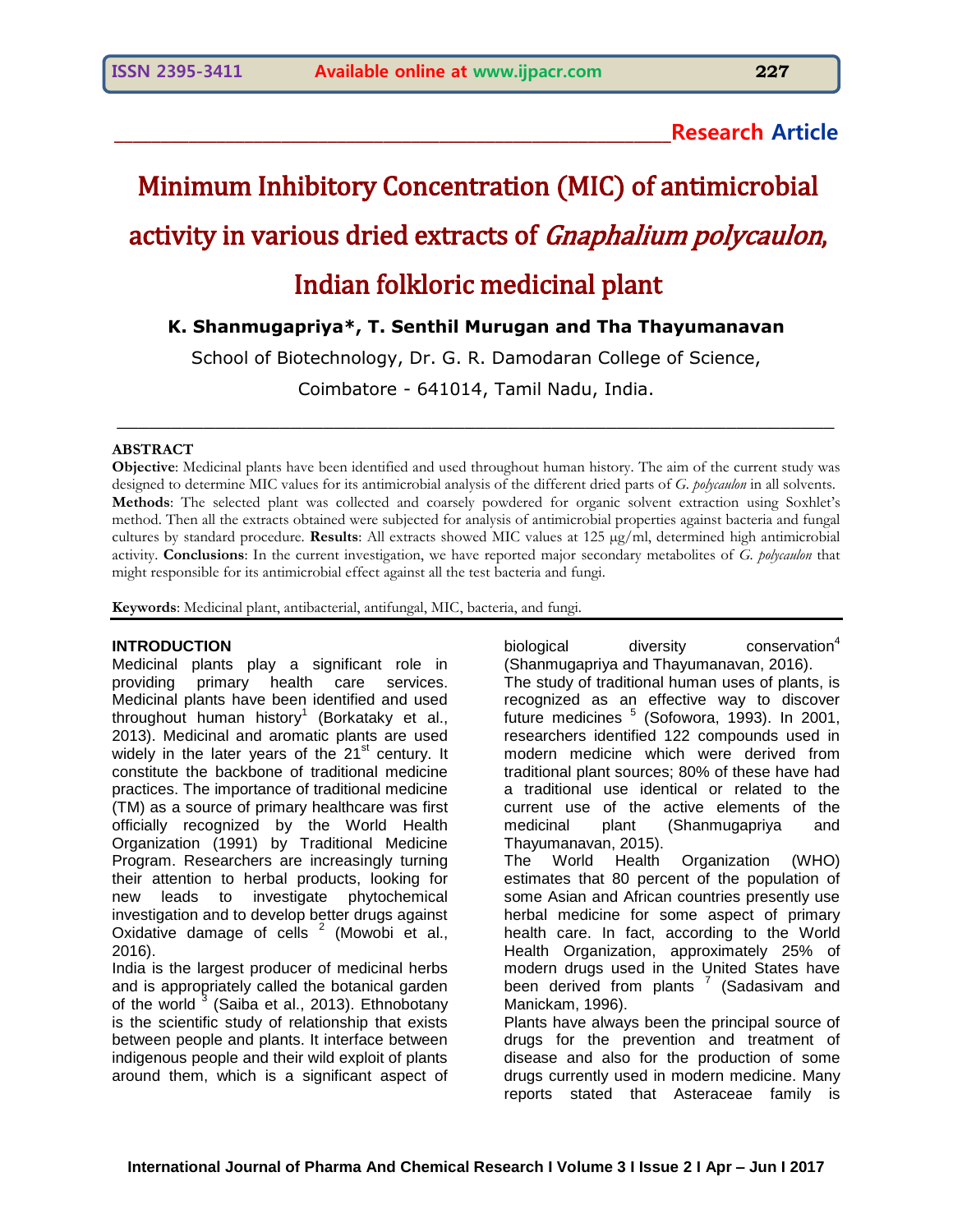considered as abundant flowering plants with many therapeutic properties and reported as folkloric medicinal plants  $8$  (Li et al., 2015).

*Gnaphalium polycaulon* is a genus of flowering plants in the Asteraceae family of composite type, worldwide distribution are said to have anti-inflammatory <sup>9</sup> (Shanmugapriya et al., 2014), antioxidant, astringent, and antiseptic properties and are often prescribed as an herbal supplement for colds  $10$  (Abid, and Qaiser, 2008), flu, burns  $11$  (Acharya, 2011), wounds  $12$ (Uniyal and Shiva, 2005) and congestion. There is a urgent need to discover new antimicrobial compounds for new and reemerging infectious diseases  $13$  (Bisht and Purohit, 2010). Researchers are increasingly turning their attention to folk medicine looking for new leads to develop better drugs as well as viral and microbial infections  $14$  (Ibarra et al., 2001). Evidently, there are not sufficient scientific studies that confirm the antimicrobial properties of this plant. This study focused on this medicinal plant into screening its antimicrobial activity against selected microorganisms by its MIC values that cause most common cases of infectious diseases of tribal communities in South India.

#### **MATERIALS AND METHODS Collection of plant material**

The fresh leaves, stem and flower of *G. polycaulon* were collected from Kotagiri in Nilgiris District, Tamil Nadu and dried. The plant parts were selected on the basis of the knowledge on their use in different medicine system of health care and identified as *Gnaphalium polycaulon* Pers. in the Botanical Survey of India, Coimbatore and herbarium specimen is authenticated and incorporated in the Madras Herbarium.

#### **Preparation of extracts**

The plant materials were washed, air dried and then coarsely powdered. Forty grams of the powdered leaf, stem and flower samples were extracted sequentially using Soxhlet's method for 72 h at a temperature not exceeding the boiling point of the solvent into 250 ml of Aqueous, ethanol and hexane for extract preparation <sup>15</sup> (Harborne, 1998). Resulting extracts was concentrated in vacuum to dryness using a Rotary evaporator. Each powder was weighed and dissolved in the respective solvents used for extraction separately and stored at 4 ºC. These extracts were subjected to

screening the MIC values for its antimicrobial study.

#### **Antimicrobial activity**

One of the standard assay methods for testing antimicrobial activity is the Kirby-Bauer method, also referred to as the disc diffusion method. A Kirby-Bauer technique was used to screening the antimicrobial activity in different solvents of *G. polycaulon* plant parts <sup>16</sup> [Shanmugapriya *et al.,* 2011]. The bacterial cultures of Gram positive (*Listeria monocytogenes*) and Gram negative (*Flavobacterium* sp., *Salmonella typhimurium*, *Yersinia enterocolitica*) bacteria; the fungal cultures of *Aspergillus flavus,* and *Pencillium notatum* were used to test the MIC values for its antimicrobial activity.

#### **Preparation of cultures**

To prepare the bacterial and fungal inoculums from each of the microorganisms, a loopful of each test organisms was taken and subsequently sub-cultured into separate test tubes containing nutrient agar broth. Then the tubes were subjected to incubation for 24 h at 37 ºC, the obtained broth with microorganisms was standardized to have a uniform population density of microorganisms in microbial culture laboratory.

#### **Minimum Inhibitory Concentration (MIC)**

Organisms were subcultured on nutrient agar, followed by incubation for 24 h at 37 ºC. Inoculum was prepared by transferring several colonies of microorganisms to sterile nutrient broth <sup>17</sup> [Upadhay *et al.,* 1996]. The suspensions were mixed for 15 seconds and incubated for 24h at 37 °C. Required volume of suspension culture was diluted to match the turbidity of 0.5 Mc Farland standards  $(1.5 \times 10^8 \text{ CFU/mL})$ . MIC was considered the lowest concentration of the sample that prevented visible growth. All samples were examined in triplicates manner. Samples were prepared in dimethyl sulphoxide at the concentration of 2 mg/ml. A series of 15 tubes were filled with 0.5 ml of sterilized nutrient broth. Sequentially, 2-14 test tubes received an additional 0.5 ml of the sample serially diluted to create a concentration sequence from 500-0.06 μg. The first tube served as the control. All the tubes received 0.5 ml of inoculum. The tubes were vortexed well and incubated for 24 h at 37 ºC. The resulting turbidity was observed, and after 24 h MIC was determined to be where growth was no longer visible by assessment of turbidity by optical density readings at 600 nm.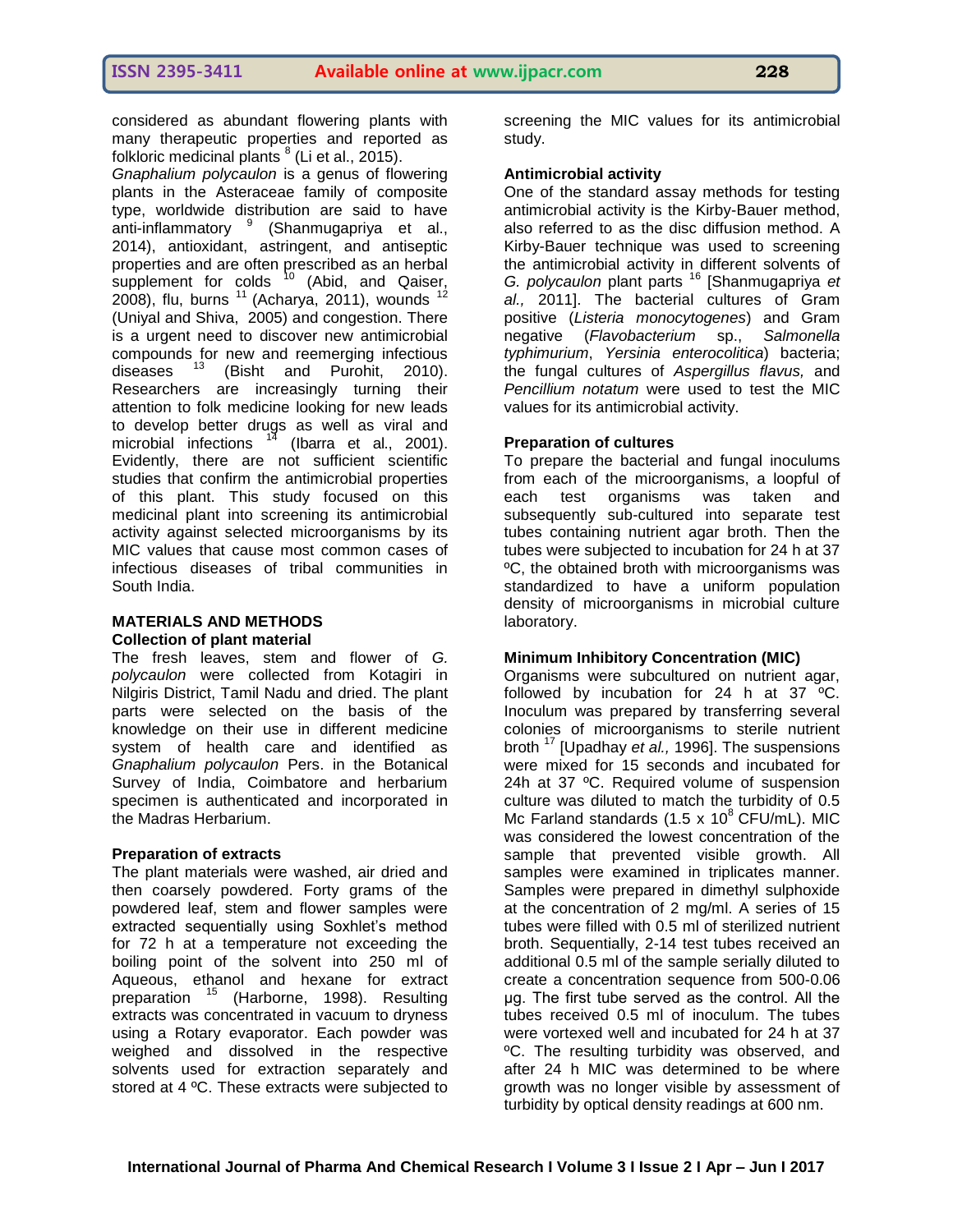# **ISSN 2395-3411 Available online at www.ijpacr.com 229**

## **RESULT AND DISCUSSION**

Medicinal plants have several biological activities. In recent times, ethno medical and traditional pharmacological approaches are achieving great appreciation in modern medicine, based on an ethnomedicinal origin <sup>5</sup> [Sofowora, 1993].

Antimicrobial properties of several plant extracts have been recognized mainly due to the secondary metabolites. Pharmaceutical and scientific communities have the attention of the medicinal plants to validate the claims of their biological activity.

Antimicrobial activity in all solvents of leaf, stem and flower extracts of *G. polycaulon* were evaluated against Gram positive and Gram negative bacteria, and fungi for determined MIC

values. Results were compared with the standard drugs such as gentamycin and Nystatin (10 µg/disc) for bacterial and fungal cultures. Minimum Inhibitory Concentrations (MIC) of crude plant extracts was determined. The results showed high resistant antimicrobial activity*.*

MICs of active extracts ranged from 500-0.06 μg/mL against test bacterial and fungal cultures were tabulated in Table 1. All extracts (leaf, stem and flower) of *G. polycaulon* tested in present study had specific potential antimicrobial activity against the reference (standard) strains. The MIC values were evaluated and showed no growth at 125 µg/ml in all leaf extracts tabulated (Table 1).

| Table 1: Minimum Inhibitory Concentration (MIC) of Antimicrobial activity in various extracts of |  |  |  |  |  |  |
|--------------------------------------------------------------------------------------------------|--|--|--|--|--|--|
| dried G. polycaulon                                                                              |  |  |  |  |  |  |

|                      | <b>Plant parts</b> | unuu u, purruunun<br><b>Antibacterial activity</b><br>(Zone of inhibition, mm) |                           |                            | <b>Antifungal activity</b><br>(Zone of inhibition, mm) |                       |                       |
|----------------------|--------------------|--------------------------------------------------------------------------------|---------------------------|----------------------------|--------------------------------------------------------|-----------------------|-----------------------|
| <b>Extracts</b>      |                    | Flavobacterium sp.                                                             | Salmonella<br>typhimurium | Yersinia<br>enterocolitica | Listeria<br>monocytogenes                              | Aspergillus<br>flavus | Pencillium<br>notatum |
| Aqueous<br>extract   | Fresh leaf         | 125                                                                            | 125                       | 125                        | 125                                                    | 125                   | 125                   |
|                      | Fresh stem         |                                                                                | 125                       |                            |                                                        | 125                   | 125                   |
|                      | Fresh flower       |                                                                                | 125                       |                            |                                                        | 125                   | 125                   |
|                      | Dried leaf         | 125                                                                            | 125                       | 125                        | 125                                                    | 125                   | 125                   |
|                      | Dried stem         | 125                                                                            | 125                       | 125                        | 125                                                    | 125                   | 125                   |
|                      | Dried flower       | $\blacksquare$                                                                 | 125                       | $\blacksquare$             | 125                                                    | 125                   | 125                   |
| Ethanolic<br>extract | Fresh leaf         | 125                                                                            | 125                       | 125                        | 125                                                    | 125                   | 125                   |
|                      | Fresh stem         |                                                                                | 125                       | ۰                          |                                                        | 125                   | 125                   |
|                      | Fresh flower       |                                                                                | 125                       |                            |                                                        | 125                   | 125                   |
|                      | Dried leaf         | 125                                                                            | 125                       | 125                        | 125                                                    | 125                   | 125                   |
|                      | Dried stem         | 125                                                                            | 125                       | 125                        | 125                                                    | 125                   | 125                   |
|                      | Dried flower       |                                                                                | 125                       |                            | 125                                                    | 125                   | 125                   |
| Hexane<br>extract    | Fresh leaf         | 125                                                                            | 125                       | 125                        | 125                                                    | 125                   | 125                   |
|                      | Fresh stem         | ٠                                                                              | 125                       | $\blacksquare$             | $\blacksquare$                                         | 125                   | 125                   |
|                      | Fresh flower       | $\blacksquare$                                                                 | 125                       | $\blacksquare$             | ۰                                                      | 125                   | 125                   |
|                      | Dried leaf         | 125                                                                            | 125                       | 125                        | 125                                                    | 125                   | 125                   |
|                      | Dried stem         | 125                                                                            | 125                       | 125                        | 125                                                    | 125                   | 125                   |
|                      | Dried flower       |                                                                                | 125                       | $\blacksquare$             | 125                                                    | 125                   | 125                   |
| <b>Standard</b>      |                    | 20                                                                             | 18                        | 20                         | 32                                                     | 8                     | 12                    |

The results showed that the all various fresh extract of *G. polycaulon* is a broad spectrum agent which can be used against both Gram positive and Gram negative bacteria and also fungi. The results strongly supported that the medicinal use of *G. polycaulon* plant in traditional medicine that can be used as antimicrobial agents in the search for new drugs 4 [Shanmugapriya et al., 2016]. Researchers are increasingly turning their attention to folk medicine looking for new leads to develop better drugs as well as viral and microbial infections was documented <sup>18</sup> (Zheng et al., 2013). With the emergence of multiple strains of antibiotic resistance microorganism, great interest has

been generated in search for potential compounds from plants for therapeutic, medicinal, aromatic and aesthetic uses.

#### **CONCLUSION**

In conclusion, many medicinal plant lie unexplored or remain under explored. Major phytochemicals present in *G. polycaulon* plant was significant source for various biological activity. It demonstrated broad spectrum activity against all bacteria and fungi tested with inhibition zones in the range of 1-6mm. The MIC values were found to range from 0.6 to 125 µgml-1 . All leaf extract of *G. polycaulon* recorded significant MIC values for its antimicrobial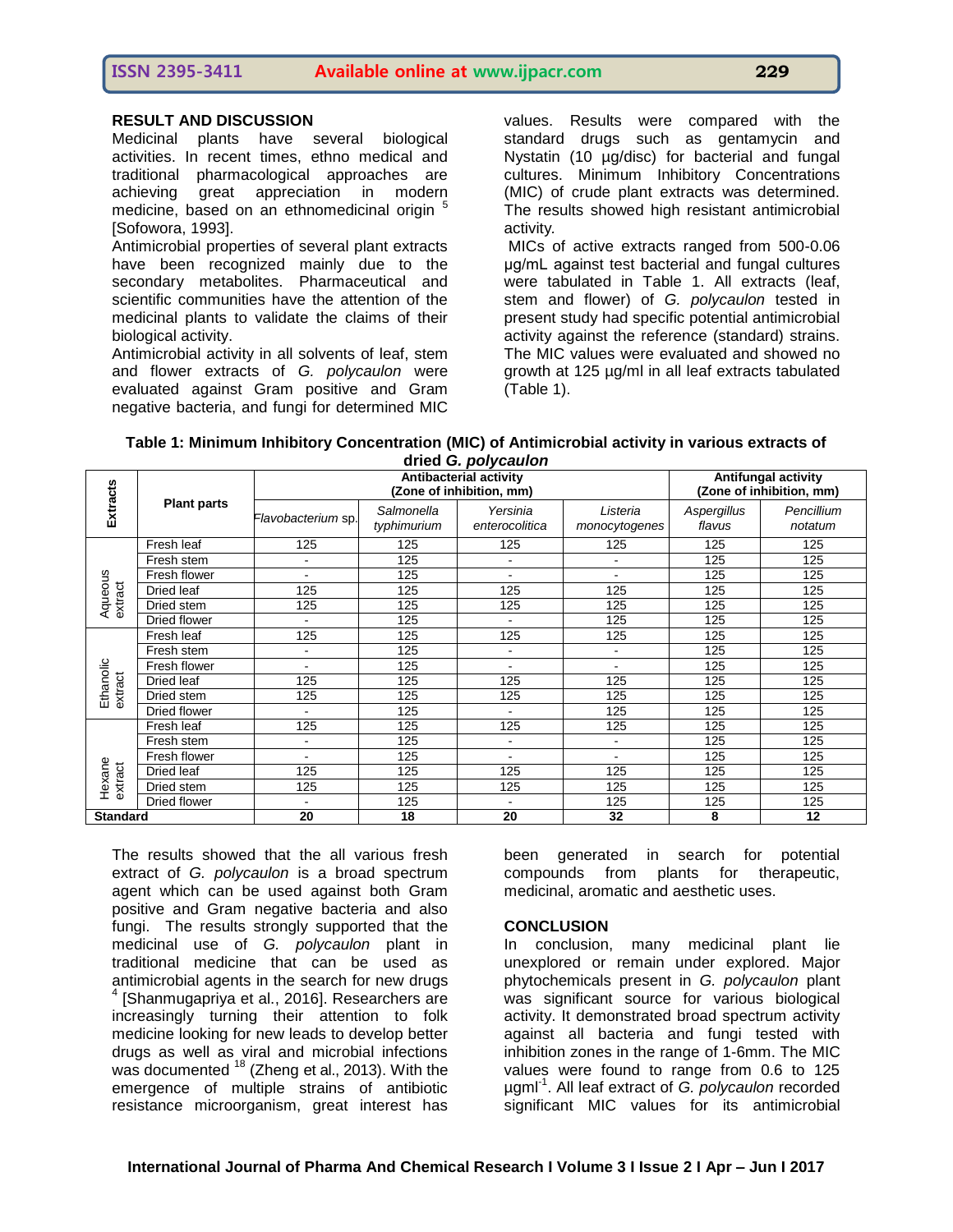**ISSN 2395-3411 Available online at www.ijpacr.com 230**

activity against all the test bacteria and fungi. The results strongly supported that the efficiency of crude solvent plant extracts contain medicinally important bioactive compounds due to the strongly presence of plant secondary metabolites which can be used to fight against resistant bacteria and fungi for the treatment of different diseases in traditional medicine.

### **ACKNOWLEDGEMENTS**

The authors are grateful to the Department of Biotechnology, Dr. G.R. Damodaran College of Science, Coimbatore, Tamil Nadu, India for providing necessary facilities to carry out this work

#### **REFERENCES**

- 1. Borkataky M, Kakoty BB, Saikia LR. Antimicrobial activity and phytochemical screening of some common weeds of asteraceae family. *Int J Pharm Sci Rev Res*, 2013; 23(1): 116-120.
- 2. Mowobi GG, Abubakar S, Osuji C, Etim VN, Ogechi N, et al. Ethnobotanical survey of medicinal plants used for the treatment of skin disease in Keffi, Nigeria. *Am J Phytomed Clin Therapeut,* 2016; 4(2): 073-090.
- 3. Saiba A, Wahab N, Kumaraswamy M. *in vitro* analysis on bactericidal screening and antioxidant potentiality of leaf and root extracts of *Thottea siliquosa* (Lam.) Ding Hou. An ethnobotanical plant. *Asian Pac J Trop Biomed*, 2013; 3(11): 859-865.
- *4.* Shanmugapriya K, Thayumanavan Tha. Phytochemical screening and antimicrobial potential on ethanolic extract of *Gnaphalium polycaulon* Pers., ethnomedicinal plant used by Niligiri tribe from Western Ghats, Tamil Nadu, India. *Medicinal Plants - Int J Phytomed Relat Ind*, 2016; 8 (2): 168- 171.
- 5. Sofowora A. Screening plants for Bioactive Agents. In: medicinal plants and traditional medicinal in Africa. 2<sup>nd</sup> *Eds*. Spectrum Books Ltd, 1993; Pp. 134-256. Sunshine house, Ibadan, Nigeria.
- 6. Shanmugapriya K, Thayumanavan Tha. Screening for antimicrobial activity and quantitative phytochemicals analysis of aqueous extract of *Gnaphalium polycaulon* used in Indian folkloric

medicine*. J Microbiol Biotechnol Res*, 2015; 5(2):31-37.

- 7. Sadasivam S, Manickam A. Biochemical methods: A New Age International (P) Limited*,* 1996; New Delhi.
- 8. Li W, Sun H, Zhou J, Zhang Y, Liu L, et al. Antibacterial activities, antioxidant contents and antioxidant properties of three traditional Chinese medicinal extracts. *Bangl J Pharmacol,* 2015; 10: 131-137.
- 9. Shanmugapriya K, Thayumanavan Tha, Alamelu L, Divya G, Hilda TC, Jamuna KS, Srija M. Preliminary phytochemical screening and antimicrobial activity of fresh plant extract of Indian folk medicinal plant, *Gnaphalium polycaulon. Int J Phytomed*, 2014; 6(2): 82-86.
- 10. Abid R, Qaiser M. Cypsela morphology of *gnaphalium* L and its allied genera (gnaphalieae-asteraceae) from Pakistan. *Pak J Bot,* 2008; 40(1):25-31.
- 11. Acharya S. Presage biology: lesson from nature in weather forecasting. *Ind J*
- *Trad Knowl,* 2011; 10(1): 114-124. 12. Uniyal B, Shiva V. Traditional knowledge on medicinal plants among rural women of the Garhwal Himalaya, Uttaranchal. *Ind J Trad Knowl,* 2005;4(3): 259-266.
- 13. Bisht VK, Purohit V. Medicinal and Aromatic Plants Diversity of Asteraceae in Uttarakhand. *Nat Sci,* 2010; 2: 121- 128.
- 14. Ibarra VJR, Sanchez M, Espejo O, Estrada AZ, Valencia JMT, et al. Antimicrobial activity of three Mexican Gnaphalium species. *Fitoterapia*, 2001; 72: 692-694.
- 15. Harborne JB. Phytochemical Methods: A guide to Modern Techniques of Plant Analysis, Chapman and Hall, London, 1998UK, *2 nd* edition.
- 16. Shanmugapriya K, Saravana PS, Harsha P, Peer MS, Binnie W. A comparative study of antimicrobial potential and phytochemical analysis of *Artocarpus heterophyllus* and *Manilkara zapota* seed extracts. *J Pharm Res,* 2011; 4(8): 2587-2589.
- 17. Upadhyay OP, Singh RM, Dutta K. Studies on antidiabetic medicinal plants used in Indian folklore. *Aryavaidyan*, 1996; 9 (3): 159-167.
- 18. Zheng X, Wang W, Piao H, Xu W, Shi H, et al. The Genus Gnaphalium L.